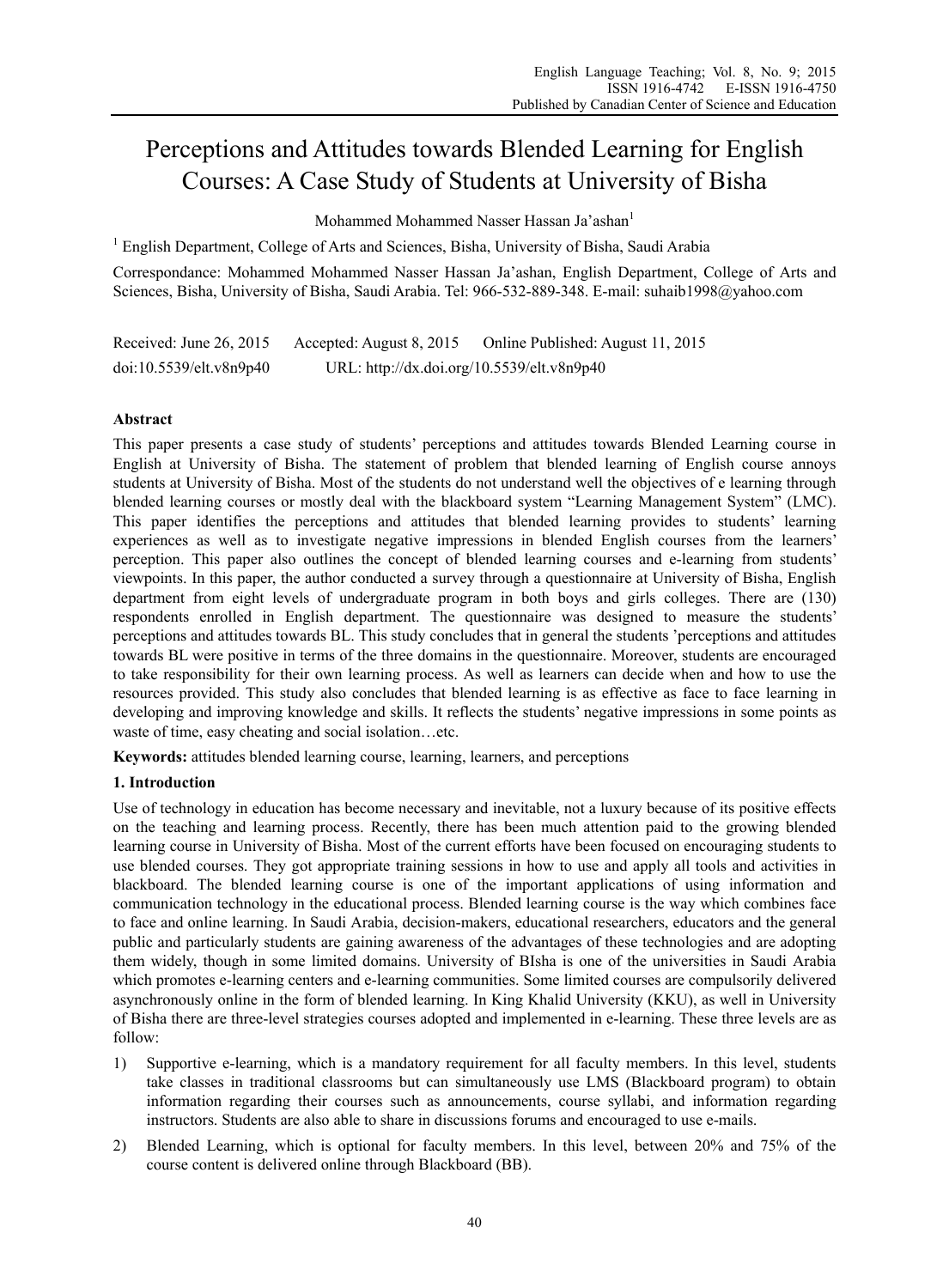Full e-learning, in which the course is delivered completely online.

University of Bisha has adopted supportive e-learning and blended learning levels of strategy learning, but right now the full e- learning has not been adopted.

#### *1.1 Objectives of the Study*

The objectives of the present study are:

- 1) To identify perceptions and attitudes of the students towards blended learning of English courses.
- 2) To investigate negative impressions about blended learning of English courses.
- 3) To outline concepts of Blended Learning of English courses and e-learning as students perceive them

#### *1.2 Literature Review*

In the previous studies investigated the effectiveness of the blended learning approach. They mostly reported that blended learning meets the educational needs of students such as satisfaction of learning, enhancing convenience and flexibility, achieving and improve language learning skills as well as to developing critical thinking skills. Some writers say there is students' satisfaction towards blended learning and enjoyable with this new method of teaching in general. Bendania (2011) is one of those who clarify positive attitudes and the factors related to attitudes; mainly experience, confidence, enjoyment, usefulness, intention to use, motivation and whether students had ICT skills were all correlated. Al Zumor (2013) cited by Aliweh (2011) also take a similar position, investigated Egyptian EFL students' learning styles and satisfaction with web-based materials. Findings of the study showed highly positive perceptions because of an array of benefits (e.g., usefulness, enjoyment, accessibility, convenience, and richness of resources). Moreover, students' gender had a significant effect on students' learning style preferences; it had no bearing on their satisfaction with web-based materials. Adas, D. and Wafa, A. (2011), similarity in his study approved that the students' attitudes toward Blended Learning were positive in terms of the process, ease of use and content. Moreover, this study reflected the students' internet and IT skills and interests due to Internet availability and accessibility. Alshwaih (2009) as well as reported that the students' attitudes and investigated the effects of a proposed blended learning towards the English language when teaching medical vocabulary to pre-med students in Arabian Gulf University. The findings did not show statistically significant differences regarding achievement or demonstrated a high degree of satisfaction with online unit. Some studies contacted with the viewpoints of students regarding blended learning. Akkoyunlu and Soylu (2006) is one of those who investigated the view of students regarding the Blended Learning environment. The results of the study revealed that the more students participated in the online discussion forums, the more they achieved and the more positive views they developed towards Blended Learning. Moreover, the study came up with the conclusion that both the face-to-face lectures and the online tasks contributed to the learning process. (Wing & Khe, 2011). Edwards and Fritz (1997) also take a similar position, aimed to identify the students' viewpoints in the three teaching methods that rely on the technology, and the study was conducted on undergraduate students. The results of the study reported that e-learning is fun and interesting where students were able to learn educational concepts and apply them well, as reported by the students that the outcomes of e-learning materials (blended learning) were better than traditional materials. Other studies cleayifed some factors and effectiveness of using blended learning. Al-Harbi's (2010) is one of them who showed that e-learning acceptance is influenced by different factors. A student's attitude toward e-learning and students' decision to use e-learning are the most important factor in determining a student's intention to use e-learning, i.e., the influence of the important people around them. Although, perceived e-learning accessibility plays a role in shaping the students' behavioral intention regarding e-learning acceptance. Artino (2010) also take a similar position, found out the relation between personal factors and students' choice of instructional format. The results showed that students who preferred to enroll in online courses reported greater confidence and satisfaction in their ability to learn online than other students. Badawi (2009) similarity, investigated that the blended learning model was more effective than the traditional model in developing prospective teachers' pedagogical knowledge. Meanwhile, the rest of scholars in their studies showed that course system is more beneficial than traditional way and impact of teaching though blended learning or internet. In the same vein, Sauers and Walker (2004) found that students in a blended course indicated that their course system is more beneficial than the traditional face-to-face lectures. As well as Teeter (1997) identified the impact of teaching with the Internet on the students' motivation to learn and increase their ability to debate and resolve duties, the results indicated to increase students' motivation, and inform them of a lot of sources, and improve their ability to debate and solve homework. Behjat, Yamini and Bagheri (2012) showed that the Iranian tertiary education contexts that blending traditional classroom instruction and technology can help learners excel in their reading comprehension.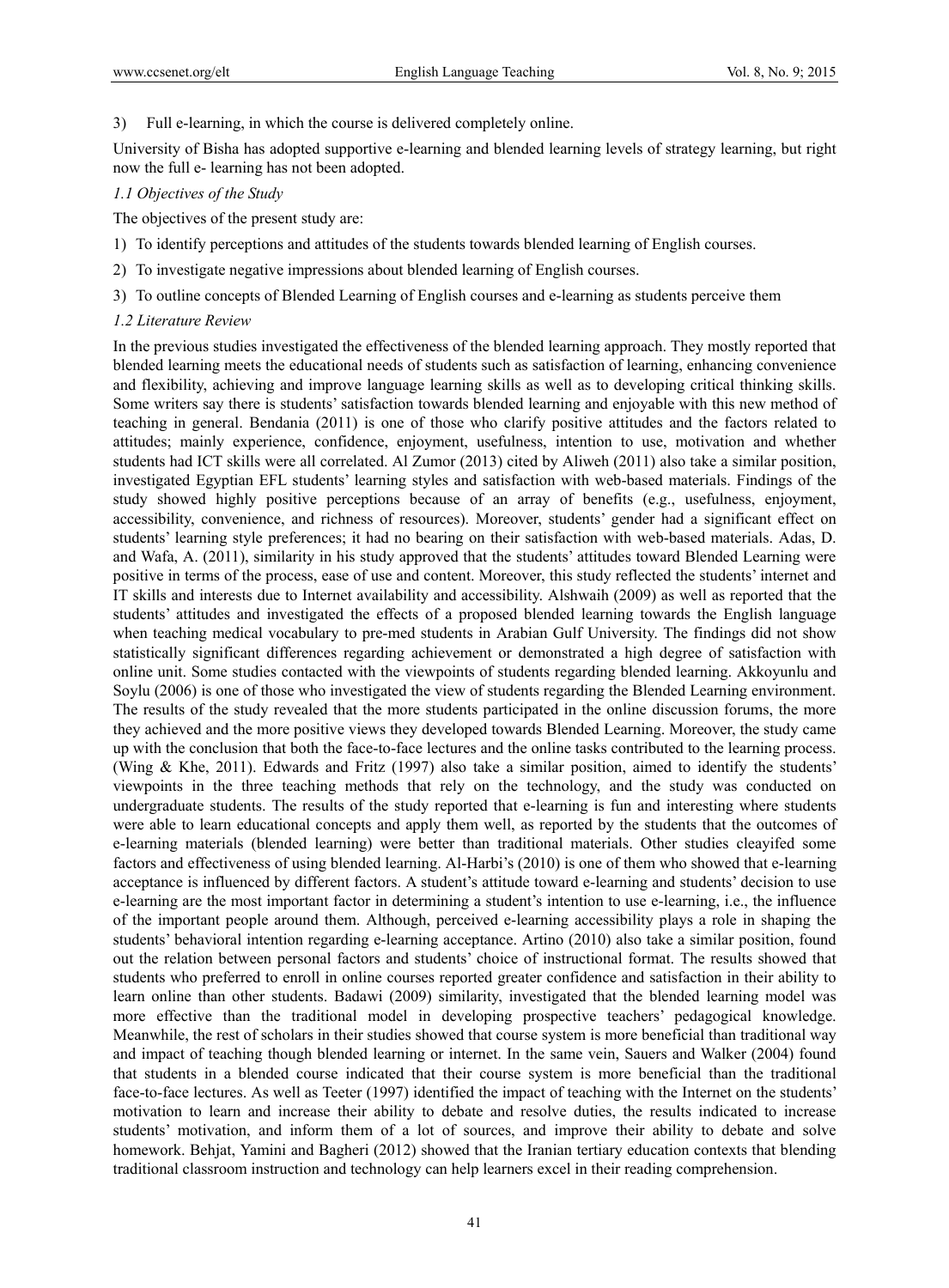From these studies we understand that students have satisfaction with blended learning, but they don't have sufficient exposure to computer technology in the classroom or out classroom. Furthermore, the students' viewpoints and ambiguous instruction and guidelines make students lost and disengaged. The mixed findings suggest that technology should be integrated appropriately and effectively within classrooms in order to improve and maximize students' learning outcomes. So this study posits the blended learning to reinforcement exercises and has positive pedagogical impact on them.

In the other hand, some studies have reported that students have their anxiety and confusion when interacting with online materials (Burgess, 2008; Baharun & Porter, 2009).

#### *1.3 Definition of Blended Learning*

There are many educationists defined blended learning in a variety of ways for example: Hartman et al. (2007) defined blended learning as courses that combine face-to-face classroom instruction with online learning and reduced classroom contact hours (reduced seat time). Sands (2002) agreed with what Hartman said stating that, seat time is reduced and some of the course activities information transfer, exchange of ideas, testing, essay-writing, etc. are distributed throughout the semester. Chan (2008) identify that blended learning is "the ability to combine elements of classroom training, live and self-paced e-learning, and advanced supportive learning services in a manner that provides a tailored learning…" Blended learning allows students to dictate their path and pace through online technologies while being supervised within an educational setting face to face instruction. Environment conducive to both online learning and face to face instruction are emerging cross the educational system (Horn & Staker, 2011). Blended learning has been described as a pedagogical approach that combines effectiveness and socialization opportunities of the classroom with the technologically enhanced active learning possibilities of the online environment (Dziuban, Hartman, & Moskal, 2004). Whitelock and Jefts (2003) said clearly that blended learning has been depicted as an approach that combines traditional learning with web-based online approaches. In addition, Badawi, (2009, p. 15) defined blended learning as "a flexible approach that combines face-to-face learning activities with online learning practices that allow students to exchange collective and individual feedback and responses [in] four specific areas, namely, learner feedback, learner strategies, and alternative assessment synchronously or asynchronously".

To sum up, blended learning courses have some face-to-face class meetings, but also have some class sessions that are replaced with online instruction.

#### *1.4 Significance of the Study*

The significance of the study comes from the perceptions and attitudes of students about blended learning which helps teachers to evaluate the teaching-learning process. Yilmaz-Soylu (2008, p. 27) said that "The degree of learners' expectations, satisfaction, opinions or views on courses has played an important role in evaluating the effectiveness of learning processes". Moreover, when students perceive their experience as enjoyable, satisfying, and personally fulfilling, they tend to interact more, which results in enhanced learning". In addition, that Esani (2010) determined another important benefit of blended learning is that it saves time. And McCarthy & Murphy (2010, p. 670) said that "Students would be able to complete programs in less time".

In the other side, both face-to-face and online teaching environments have their advantages; "A mixture of teaching and learning methods will always be the most efficient manner in which to support student learning because only then it is possible to embrace all the activities of discussion, interaction, adaptation and reflection, which are essential for academic learning" (Towndrow & Cheers, 2003, p. 57). Al-Saleem et al. (2010) in his study investigated the effect of using blended learning on teaching English as a foreign language (EFL) on students' oral skills. The result of the study proved that blended learning enhanced significantly the EFL oral skills of the students of the experimental group due to the teaching procedures. This result is explained that blended learning exposed students to unlimited interaction with a language user, using sense of hearing, seeing and interacting. Also, the experimental groups were more interested in learning oral skills and that had a positive improvement in their achievements.

### **2. Methodology**

This study used the descriptive method to study the different variables as many other studies. And the present research is a qualitative research that used the survey method to gather data information from respondents. To fulfill the objectives of the study the following procedures were undertaken.

#### *2.1 The Population*

The population of the study includes all students enrolled in Department of English (Boys – Girls) at the University of Bisha – Full semester in academic year 2015/2016.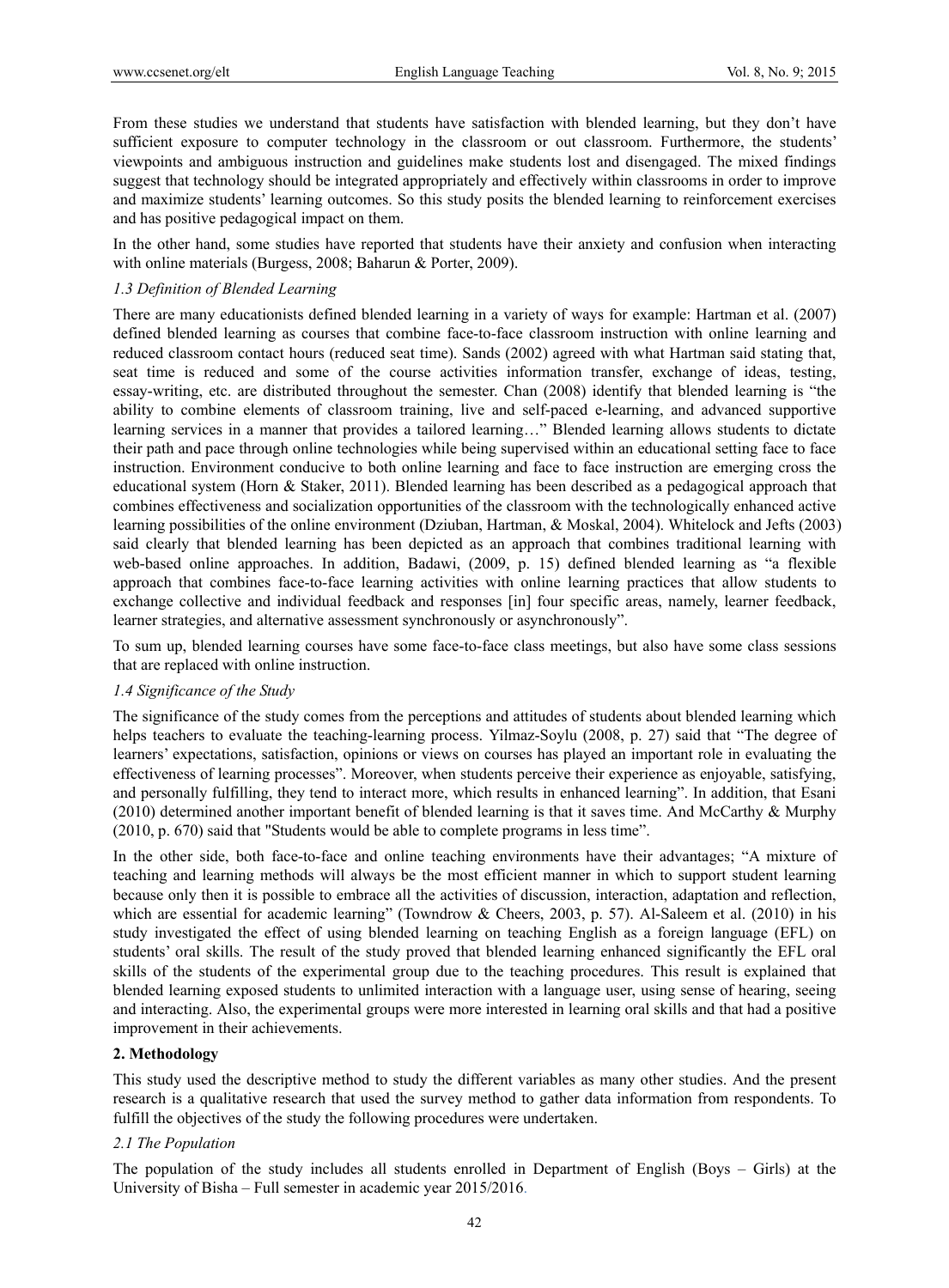# *2.2 Participants*

The participants consisted of a random sample of 130 (80 boys, 50 girls) students out of  $(326$  boys students + 285 girls students=611 students) in 8 different levels of undergraduate students at the Department of English, College of Science and Arts (boys & girls) University of Bisha.

## *2.3 Data Collection Process*

Data required for this study was collected through questionnaire which includes 130 students. The questionnaire was distributed in the first term in the academic year 2015/2016.

## *2.4 Instruments*

The survey forms included close-ended Likert scale statements (quantitative data). The scoring for the questionnaire was five Likert scale (Strongly Agree- Agree- Undecided- Disagree- Strongly Disagree). The data was collected using a questionnaire prepared after looking critically at the literature review related to this field. The questionnaire was developed to identify students' views on Blended Learning for English courses. Statements in the questionnaire were categorized into 3 main domains as follow:

- The items (1-12) identify the students' perceptions and attitudes of BL for English course.
- The items (13-24) address the negative impressions of BL for English courses from the students' perception.
- The items (25-36) are related to concepts of BL as students perceive them.

# *2.5 Validity and Reliability of the Instruments*

The inter-rate approach was followed. The questionnaire was presented to some experts specialized from the department faculty members at Bisha University in order to ensure its validity and reliability and provided written feedback. According to their suggestions and comments, some items were changed to clarify the meaning. Some items were modified in a way that is more appropriate to the aim of the study. The reliability of the questionnaire has been determined using Cronbach's Alpha. The value of this questionnaire using SPSS was 0.79, which indicates a high level of internal consistency for the scale. Furthermore, the questionnaire was administrated to (30) students as a pilot study. It helped to go for few modifications, improvements and ensured the validity and reliability.

### *2.6 Procedures*

There are many scientific procedures that are outlined as follows:

- Prepare the tool of the study with the help of previous studies.
- All the students who were registered in first term 2015/2016 were collected.
- A sample of the study was chosen randomly from the population of the study.
- The questionnaire was distributed to the students during their classes and then collected after that.
- The data of questionnaire were collected and tested for integrity and clarity.
- The results of questionnaire were analyzed by (SPSS program, 16.0) for final result and conclusions.

### **3. Results and Discussion**

This study used the method of collecting personal data and questions. The personal information about the participants were related to student's level (1st – 8th), GPA(grade points average) (2-5), gender (male & female), state their opinion about studying English courses as blended learning mode and they have got sufficient training in the use of blended learning. These five variables were expected to guide the respondents' perceptions and attitude regarding blended learning for English course and negative impressions. It is very important to constitute a wide picture about background of the participants. In this section, the researcher presents results of the study and also discusses their implications. In the following Table 1 highlights the personal information data and various variables of questions and answers: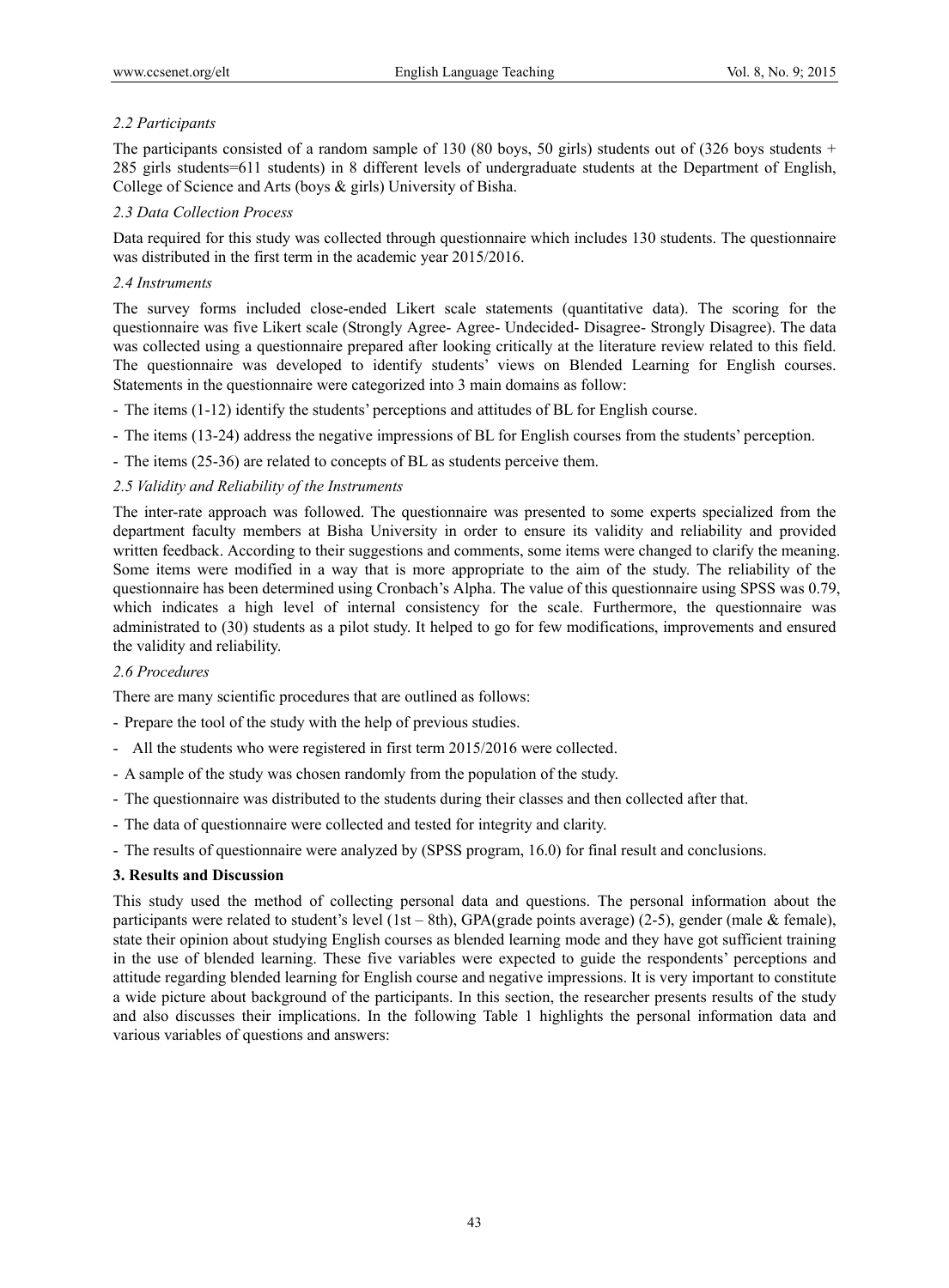| Level     | Students'<br>level |      | Students'<br><b>GPA</b> |         | Students' gender |      | as<br>course<br>Learning mode | Blended | Ss studied an English Ss have got sufficient training<br>and guidance in the use of<br><b>Blended Learning</b> |      |  |
|-----------|--------------------|------|-------------------------|---------|------------------|------|-------------------------------|---------|----------------------------------------------------------------------------------------------------------------|------|--|
| Variable  | 1-4                | 5-8  | $2 - 3$                 | $4 - 5$ | M                |      | Yes                           | Nο      | Yes                                                                                                            | No   |  |
| Frequency | 42                 | 88   | 77                      | 53      | 80               | 50   | 61                            | 69      | 43                                                                                                             |      |  |
| percent   | 32.3               | 67.7 | 59.2                    | 40.8    | 61.5             | 38.5 | 46.9                          | 53.1    | 33.1                                                                                                           | 66.9 |  |

#### Table 1. Personal Information

Table 1 shows the personal data with their percentage. The table explains the number of students from level 5-8 is higher than the number of students from (1-4). So the participants from higher levels are more than the participants from the lower levels. While the student's GPA in (2-3) gets more GPA than student's GPA in (4-5) and student's GPA in (2-3) got more marks in their studying rather than student's GPA (4-5). This study shows student's gender either male or female, that the number of male students is higher than the number of female students. This confirms the finding of Koohang's (2004) study regarding gender is that boys were more inclined to use the blended learning environment than girls. To answer the questions that determined if the students have studied English course as BL mode. The ratio of answering was almost the same (see Table 1). In the second questions that if the students have got sufficient training sessions and guidance in the use of BL. The answer in negation was (87 out of 130 with 66.9%) said 'no'. It means that most of students did not get sufficient training and guidance in the use of BL.

The first domain, twelve items in the questionnaire explored students' perceptions and attitudes of BL for English course with the total mean of this domain is 3.27. (Blackboard activities give students' the chance to read) rated the highest a mean of (3.51) followed by the logically presentation for those activities with a mean of (3.48). Meanwhile, the clearance of blended learning tasks are the lowest rated a mean (2.95).

Table 2 presented the first domain about students' perceptions and attitudes of BL for English course. The detailed information regarding the questionnaire items (1-12) are presented below.

|                                                                           | <b>SA</b> |               | $\mathbf{A}$ |                   | <b>NS</b> |               | DA |               | <b>SDA</b> |               | Mean   |
|---------------------------------------------------------------------------|-----------|---------------|--------------|-------------------|-----------|---------------|----|---------------|------------|---------------|--------|
|                                                                           | N         | $\frac{0}{0}$ | N            | $\frac{0}{0}$     | N         | $\frac{0}{0}$ | N  | $\frac{0}{0}$ | N          | $\frac{0}{0}$ |        |
| 1. Blackboard activities are presented<br>logically                       | 23        | 17.7          | 54           | $\overline{4}1.5$ | 24        | 18.5          | 20 | 15.4          | 9          | 6.9           | 3.48A  |
| 2. Blackboard activities give me the<br>chance to read                    | 27        | 20.8          | 51           | 39.2              | 23        | 17.7          | 19 | 14.6          | 10         | 7.7           | 3.51A  |
| activities<br>Blended<br>Learning<br>3 <sub>1</sub><br>are<br>interactive | 18        | 13.8          | 42           | 32.3              | 31        | 23.8          | 26 | 20.0          | 13         | 10.0          | 3.20A  |
| 4. BL makes my English language skills<br>better                          | 23        | 17.7          | 47           | 36.2              | 32        | 24.6          | 22 | 16.9          | 6          | 4.6           | 3.45A  |
| 5. BL is easy                                                             | 33        | 25.4          | 42           | 32.3              | 30        | 23.1          | 11 | 8.5           | 14         | 10.9          | 3.29A  |
| 6. BL is collaborative                                                    | 19        | 14.6          | 44           | 33.8              | 34        | 26.2          | 19 | 14.6          | 14         | 10.9          | 3.27A  |
| 7. BL courses are useful and interesting                                  | 11        | 8.5           | 54           | 41.5              | 27        | 20.8          | 28 | 21.5          | 10         | 7.7           | 3.22A  |
| 8.BL enhances the interaction between<br>teachers and students            | 32        | 24.6          | 35           | 26.9              | 22        | 16.9          | 28 | 21.5          | 13         | 10.0          | 3.35A  |
| 9. BL tasks are clear                                                     | 16        | 12.3          | 31           | 23.8              | 33        | 25.4          | 31 | 23.8          | 19         | 14.6          | 2.95NS |
| 10. BL gives me enough time to do my<br>tasks                             | 23        | 17.7          | 39           | 30.0              | 34        | 26.2          | 23 | 17.7          | 11         | 8.5           | 3.31A  |
| 11. I can always learn from Blackboard                                    | 20        | 15.4          | 35           | 26.9              | 37        | 28.5          | 26 | 20.0          | 12         | 9.2           | 3.19NS |
| 12. I can learn from Blackboard in my<br>own style                        | 19        | 14.6          | 38           | 29.2              | 30        | 23.1          | 24 | 18.5          | 19         | 14.6          | 3.11A  |
| Total mean                                                                |           |               |              |                   |           |               |    |               |            |               | 3.27   |

Table 2. Highlights students' perceptions and attitudes of BL for English course

Question 1: It is observed that 54 (41.4%) out of 130 respondents agreed that blackboard activities are presented logically. And then some of them about 24 (18.5%) were undecided. But, 9 (6.9%) were strongly disagree. Based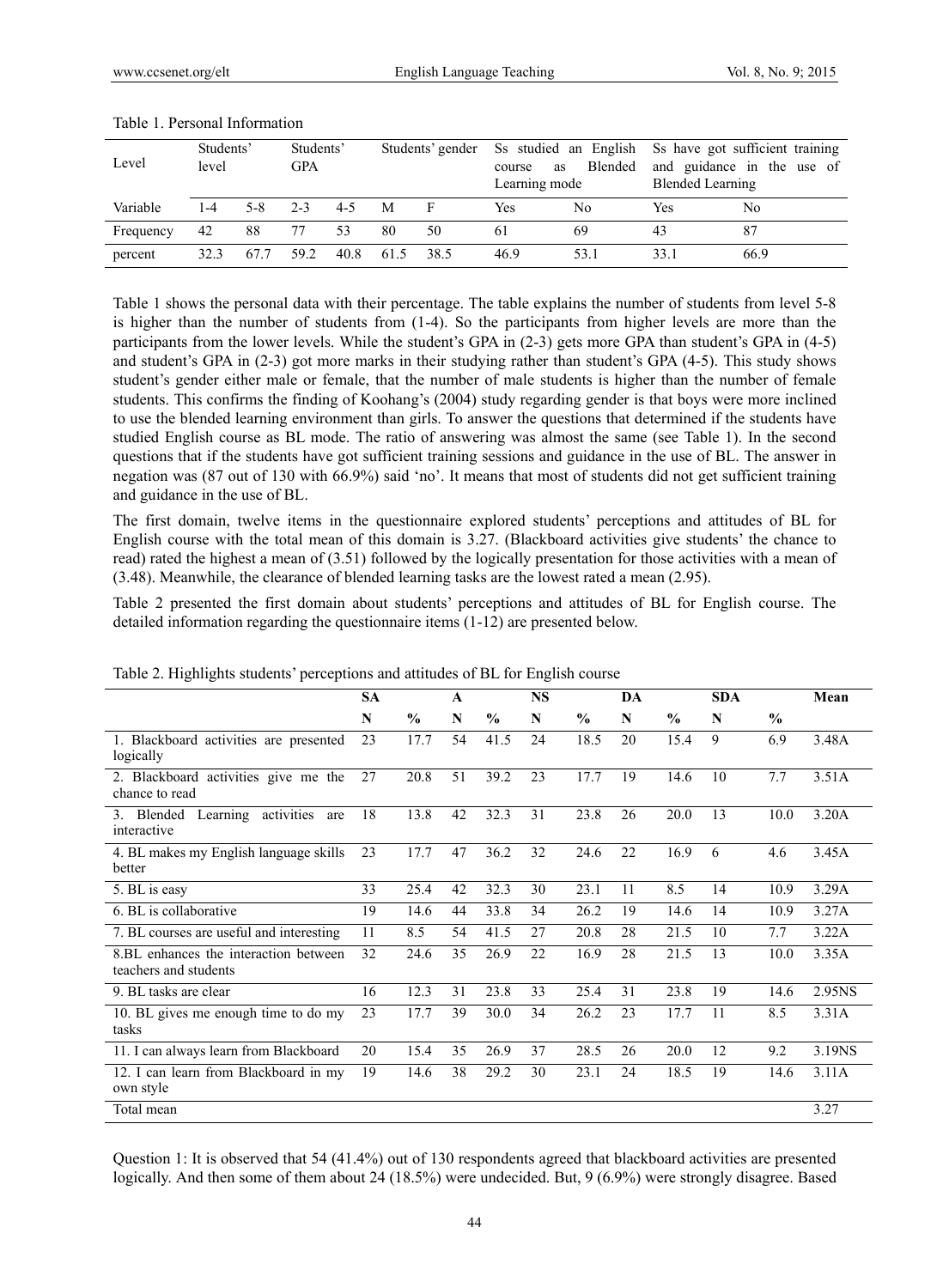on the descriptive statistics, mean of this item was (3.48) of the BB activities were presented logically.

Question 2: About half of the respondents are of opinion that 51 (39.2%) concluded that the blackboard activities give (me) the chance to read. And about 27 (20.8%) were strongly agree. Whereas 10 (7.7%) of them were strongly disagree to this item. The mean is (3.52) of that BB activities give (me) the chance to read.

Question 3: 42 (32.3%) of the respondents said (agree) that blended learning activities are interactive. And some of them around 31 (23.8%) were undecided. But, 13 (10.0%) of respondents were strongly disagree. The total mean of this item is (3.20) of blended learning activities are interactive.

Question 4: About half of respondents 47 (36.2%) agreed that the blended learning makes my English language skills better. And 32 (24.6%) were undecided it up to the mark and 6 (4.6%) were strongly disagree. The mean of this item is (3.45).

Question 5: As can be seen 42 (32.3%) of respondents reported agree that the blended learning is easy. Then around 33 (25.4%) of respondents were strongly agree. While 11 (8.5%) were disagree. Mean of the item of the blended learning is easy, was (3.29).

Question 6: It showed that respondents of 44 (33.8 %) agreed that blended learning is collaborative and some of respondents about 34 (26.2%) were undecided. While 14 (10.8) were strongly disagree. The mean is (3.27) of the BL is collaborative.

Question 7: Most of respondents 54 (41.5%) concluded that the BL courses are useful and interesting, besides 28 (21.5%) disagreed but 10 (7.7%) strongly disagreed. The mean is (3.22) of the BL courses are useful and interesting.

Question 8: About 35 (26.9%) respondents agreed that BL enhances the interaction between teachers and students. Only 32 (24.6%) were strongly agree. But 13 (10%) were strongly disagree about that. The total mean of this item is (3.35) of BL enhances the interaction between teachers and students.

Question 9: It represented that 33 (25.4%) of respondents undecided that the Blended Learning tasks are clear, whereas 31 (23.8%) of them were disagree. while 16 (12.3%) of respondents were strongly agreed. The total mean of this item is (2.95) of the Blended Learning tasks are clear.

Question 10: It revealed that 39 (30.0%) out of 130 respondent agree that B L gives (me) enough time to do (my) tasks, besides 34 (26.2%) of them showed undecided. But 11 (8.5%) said strongly disagree. The mean is (3.31) of the B L gives (me) enough time to do (my) tasks.

Question 11: 37 (28.5.3%) of respondents were undecided if they can always learn from blackboard. And then 35 (26.9%) of them were agreed. But, 12 (9.2%) were strongly disagree. The total mean of this item is (3.19) of blended learning activities are interactive.

Question 12: As can be seen 38 (29.2%) of respondents agreed if they can learn from Blackboard in their own style. Then, some of respondents about 30 (23.1%) were undecided. While 19 (14.6%) of respondents in both were strongly agree and disagree. Mean of the item of that they can learn from Blackboard in their own style, was (3.11).

Table 2 shows that majority of the respondents expressed their positive attitude towards blended learning for English courses. This confirms the findings of some researchers that learners showed positive attitudes towards teaching and learning online. This is in consonant with some previous studies such as (Aliweh, 2011; Adas & Wafa, 2011; Bendania, 2011; Akkoyunlu & Soylu, 2006). Undoubted, there are some students expressed their opinion as disagreement concerning taking part in blended learning process as such.

This finding illustrates the students' satisfaction with BL as it enhanced to improve English language skills and helps them to make English learning collaborative, interactive and interesting. In addition, this reflects the interaction between teachers and students, and gives them enough time to do their tasks.

Table 3 follows the previous questionnaire items starting from (13-24). This domain is about negative impressions of blended learning for English course from students' perception.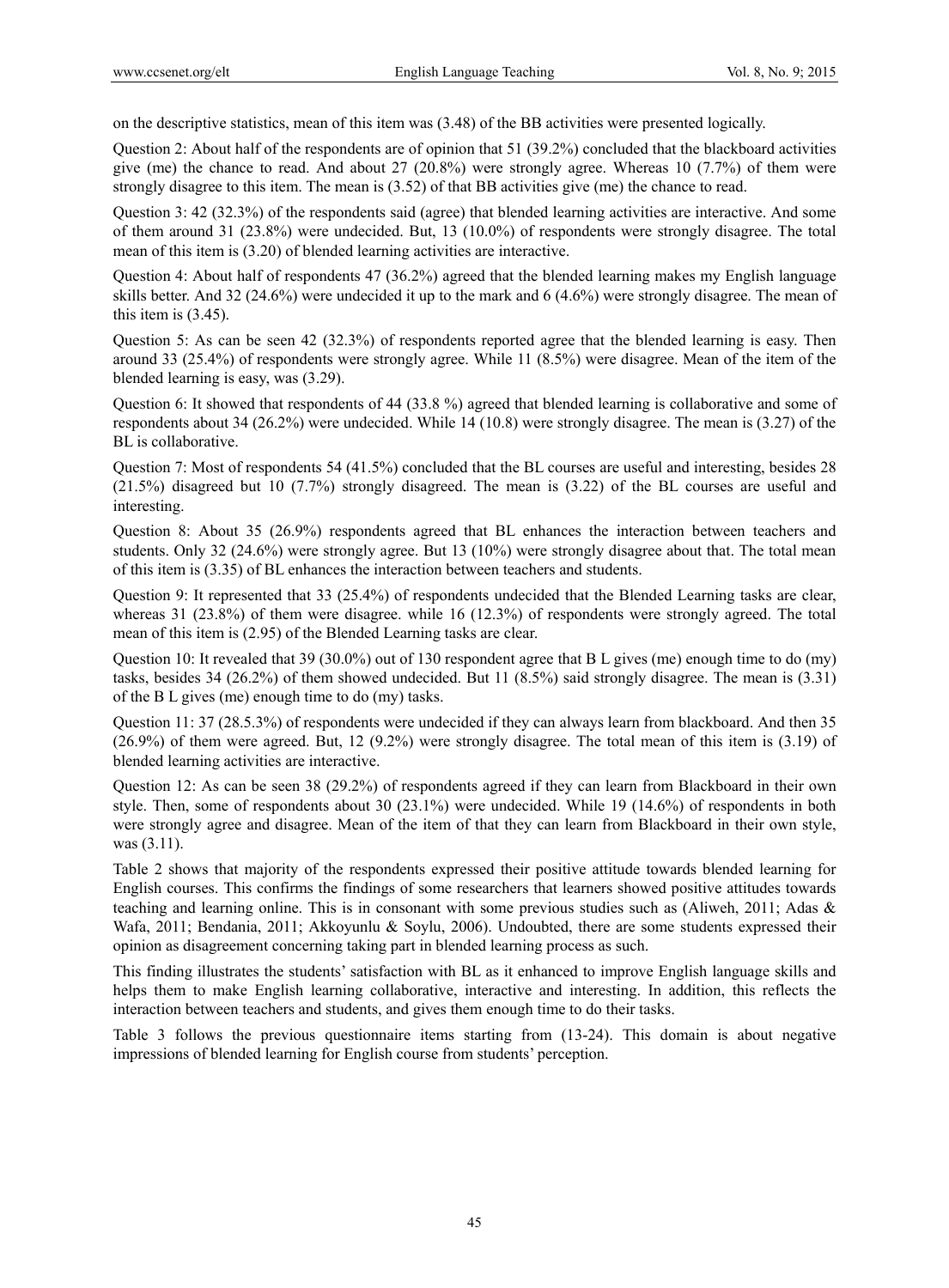|                                                                          | <b>SA</b> |               | A  |               | <b>NS</b> |               | DA |               | <b>SDA</b> |               | Mean |
|--------------------------------------------------------------------------|-----------|---------------|----|---------------|-----------|---------------|----|---------------|------------|---------------|------|
|                                                                          | N         | $\frac{0}{0}$ | N  | $\frac{0}{0}$ | N         | $\frac{0}{0}$ | N  | $\frac{0}{0}$ | N          | $\frac{0}{0}$ |      |
| 13. Slow internet connectivity is a problem<br>for BL                    | 53        | 40.8          | 41 | 31.5          | 15        | 11.5          | 10 | 7.7           | 11         | 8.5           | 3.88 |
| 14. My teachers do not reply my emails<br>quickly.                       | 20        | 15.4          | 50 | 38.5          | 32        | 24.6          | 18 | 13.8          | 10         | 7.7           | 3.40 |
| 15. BL materials aren't well organized.                                  | 26        | 20.0          | 31 | 23.8          | 36        | 27.7          | 25 | 19.2          | 12         | 9.2           | 3.26 |
| The instructor isn't on time for all<br>16<br>activities                 | 20        | 15.4          | 28 | 21.5          | 39        | 30.0          | 29 | 22.3          | 14         | 10.8          | 3.08 |
| 17. BL is frustrating to use.                                            | 24        | 18.5          | 36 | 27.7          | 26        | 20.0          | 30 | 23.1          | 14         | 10.8          | 3.20 |
| 18. BL is a waste of time.                                               | 22        | 16.9          | 31 | 23.8          | 22        | 16.9          | 27 | 20.8          | 28         | 21.5          | 2.94 |
| 19. BL can lead students to cheating and<br>to other unethical practices | 25        | 19.2          | 28 | 21.5          | 22        | 16.9          | 29 | 22.3          | 26         | 20.0          | 2.98 |
| 20. BL instructions' aren't easy to follow.                              | 23        | 17.7          | 38 | 29.2          | 33        | 25.4          | 21 | 16.2          | 15         | 11.5          | 3.25 |
| 21. I find BL difficult to do.                                           | 23        | 17.7          | 42 | 32.3          | 29        | 22.3          | 25 | 19.2          | 11         | 8.5           | 3.32 |
| 22. BL makes me socially isolated                                        | 21        | 16.2          | 25 | 19.2          | 36        | 27.7          | 25 | 19.2          | 23         | 17.7          | 2.97 |
| 23. BL makes me need more face-to-face<br>interactions                   | 14        | 10.8          | 46 | 35.4          | 28        | 21.5          | 25 | 19.2          | 17         | 13.1          | 3.12 |
| 24. BL knowledge is less than classroom<br>knowledge                     | 27        | 20.8          | 30 | 23.1          | 38        | 29.2          | 23 | 17.7          | 12         | 9.2           | 3.28 |

Table 3. Negative impressions of BL for English courses from students' perception

Question 13: Most of respondents about 53 (40.8%) were strongly agreed that slow internet connectivity is a problem for BL, besides 41 (31.5%) of respondents agreed but 10 (7.7%) were strongly disagree. The mean of this item is (3.88) that showed slow internet connectivity is a problem for BL.

Question 14: Half of the respondents 50 (38.5%) were agreed that (My) teachers do not reply (my) emails quickly. And 32 (24.6%) were undecided. Whereas 10 (7.7%) were strongly disagree to it. The mean of this item is (3.40) of that (My) teachers do not reply (my) emails quickly.

Question 15: 36 (27.7%) of the respondents were undecided that BL materials aren't well organized. And then 31 (23.8%) agreed. But, 12 (9.2%) were strongly disagree. The total mean of this item is (3.26) of BL materials aren't well organized.

Question 16: About 39 (30.0%) of respondents were undecided that the instructor isn't on time for all activities. And 29 (22.3%) were disagree it up to the mark and 14 (10.8%) were strongly disagree. The mean of this item is (3.08).

Question 17: It showed that respondents of 36 (27.7%) agreed that BL is frustrating to use and 30 (23.1%) of respondents were disagreed. While 14 (10.8) were strongly disagree. The mean is (3.20) of that BL is frustrating to use.

Question 18: It observed that 31 (23.8%) out of 130 respondents agreed that BL is a waste of time. And then 28 (21.5%) were strongly disagree. But, 22 (16.9%) both were strongly agree and undecided. Based on the descriptive statistics, mean of this item was (2.94) of that BL is a waste of time.

Question 19: As can be seen 29 (22.3%) of respondents reported disagree that BL can lead students to cheating and to other unethical practices. Then 28 (21.5%) were agreed. While 22 (16.9%) were undecided. Mean of the item of BL can lead students to cheating and to other unethical practices, was (2.98).

Question 20: It revealed that 38 (29.2%) out of 130 agreed that BL instructions' aren't easy to follow, besides 33 (25.4%) of them showed undecided. But 15 (11.5%) said strongly disagree. The mean is (3.25) of BL instructions' aren't easy to follow.

Question 21: About 42 (32.3%) respondents agreed that I find BL difficult to do. Only 29 (22.3%) were undecided. But 11(8.5%) were strongly disagree about that. The total mean of this item is (3.32) of I find BL difficult to do.

Question 22: It evident that 36 (27.7.3%) of respondents were undecided if Blended Learning makes me socially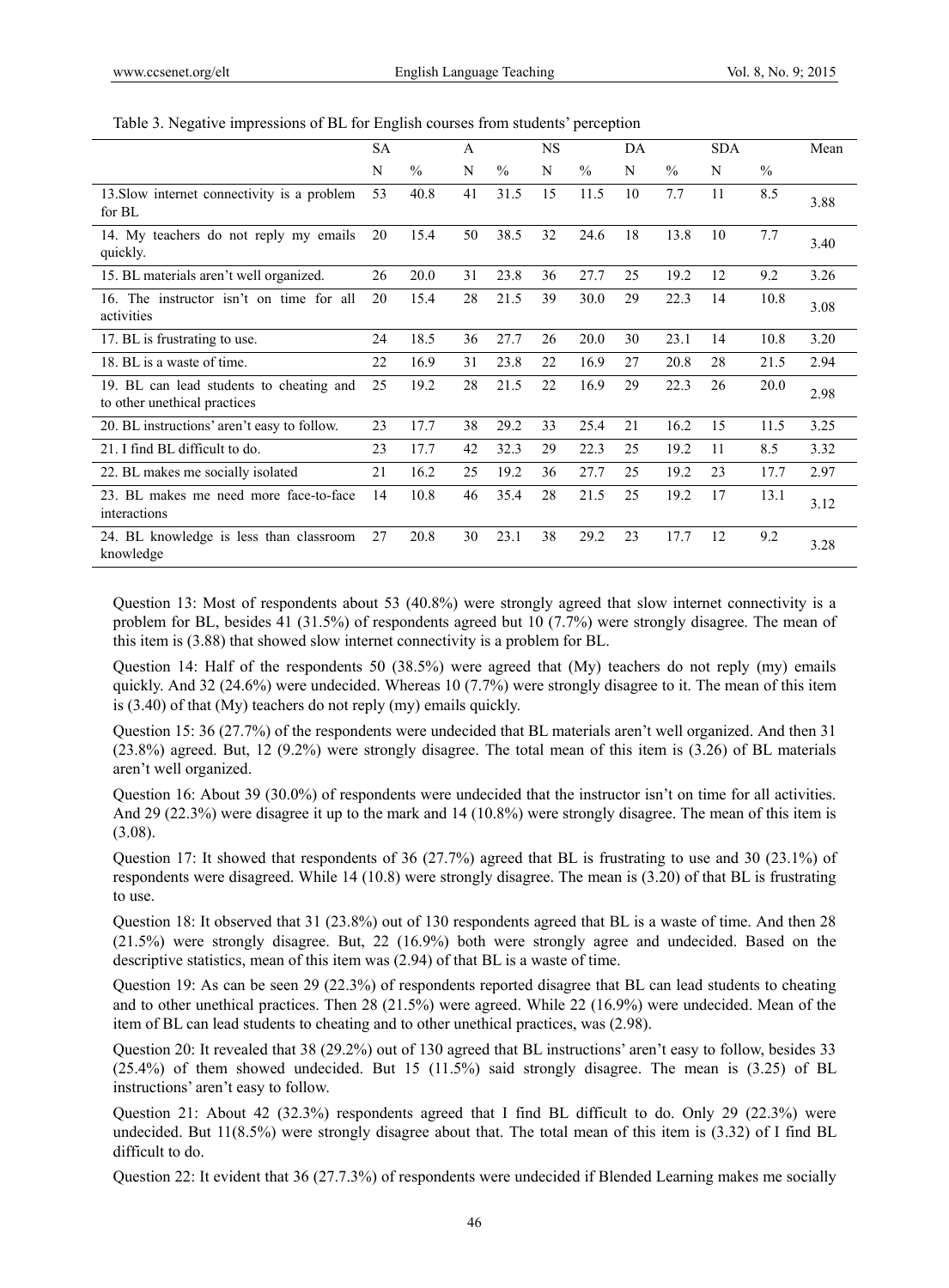isolated. And then 25 (19.2%) of respondents were both agree and disagree of this item. But, 21 (16.2%) were strongly disagree. The total mean of this item is (2.97) of BL makes me socially isolated.

Question 23: It represented that 46 (35.4%) of respondents agreed that BL makes me need more face-to-face interactions, whereas 28 (21.5%) were undecided. while 14 (10.8%) were strongly agreed. The total mean of this item is (3.12) of BL makes me need more face-to-face interactions.

Question 24: As can be seen 38 (29.2%) of respondents reported undecided that BL knowledge is less than classroom knowledge. Then 30 (23.1%) were agreed about it. While 12 (9.2%) were strongly disagree. Mean of the item of that BL knowledge is less than classroom knowledge, was (3.28).

A quick look at Table 3 indicates that there are some negative impressions towards blended learning for English courses from the viewpoints of students. The responses of the informants about negative expressions of blended learning are slow internet connectivity, teachers don't reply to emails, and lack of face to face interactions. Moreover, BL is difficult to do, knowledge isn't less than face to face knowledge, the instructions aren't easy to follow, frustrating to use. In addition, the negative points as to make social isolation, the materials of BL aren't well organized. Also the other drawbacks of negative expressions are wasting of time, lead students to cheating and other unethical practices.

This finding shows the students' negative expressions with Blended learning are more time consuming than traditional courses because of using communication via email or discussion board need more time than conducting face to face class. Other drawbacks of BL are slow internet connectivity, frustrating to use, face to face interaction and social isolation. This reflects also instructions' of BL aren't easy to follow and difficult to do.

Table 4 is about the concepts of BL from students' perception. The items of the questionnaire from (25-36) are in the third domains.

|                                                                                  | <b>SA</b> |               | A  |               | <b>NS</b> |               | DA |               | <b>SDA</b> |               | Mean |
|----------------------------------------------------------------------------------|-----------|---------------|----|---------------|-----------|---------------|----|---------------|------------|---------------|------|
|                                                                                  | N         | $\frac{0}{0}$ | N  | $\frac{0}{0}$ | N         | $\frac{0}{0}$ | N  | $\frac{0}{0}$ | N          | $\frac{0}{0}$ |      |
| 25. Online videos allow us to listen to<br>native speakers.                      | 34        | 26.2          | 50 | 38.5          | 14        | 10.8          | 20 | 15.4          | 12         | 9.2           | 3.57 |
| 26. BL layout is attractive                                                      | 22        | 16.9          | 44 | 33.8          | 34        | 26.4          | 23 | 17.7          | 7          | 5.4           | 3.39 |
| 27. I find BL more convenient than face to<br>face learning.                     | 21        | 16.2          | 40 | 30.8          | 32        | 24.6          | 25 | 19.2          | 12         | 9.2           | 3.25 |
| 28. BL helps us to think in-depth about a<br>subject                             | 23        | 17.7          | 46 | 35.4          | 28        | 21.5          | 25 | 19.2          | 8          | 6.2           | 3.39 |
| 29. My personal devices (cell phone, mp3<br>player, PDA) help me in learning.    | 37        | 28.5          | 33 | 25.4          | 23        | 17.7          | 24 | 18.5          | 13         | 10.0          | 3.44 |
| 30. Social network applications (Facebook,<br>Twitterother) help me in learning. | 36        | 27.7          | 47 | 36.2          | 18        | 13.8          | 16 | 12.3          | 13         | 10.0          | 3.59 |
| 31. BL has motivated me to succeed.                                              | 24        | 18.5          | 38 | 29.2          | 33        | 25.4          | 21 | 16.2          | 14         | 10.8          | 3.28 |
| 32. We need BL training.                                                         | 33        | 25.4          | 42 | 32.3          | 30        | 23.1          | 11 | 8.5           | 14         | 10.8          | 3.53 |
| 33. My blended course experience<br>has<br>helped me get more information.       | 29        | 22.3          | 39 | 30.0          | 32        | 24.6          | 22 | 16.9          | 8          | 6.2           | 3.45 |
| 34. BL allows me to use different computer<br>programs.                          | 30        | 23.1          | 40 | 30.8          | 32        | 24.6          | 19 | 14.6          | 9          | 6.9           | 3.48 |
| 35. BL helps me to master the material.                                          | 18        | 13.8          | 34 | 26.2          | 36        | 27.7          | 31 | 23.8          | 11         | 8.5           | 3.13 |
| 36. BL helps me to be able to apply what I<br>have learned in the future (?)     | 18        | 13.8          | 34 | 26.2          | 37        | 28.5          | 23 | 17.7          | 18         | 13.8          | 3.08 |

#### Table 4. The concepts of BL as students' perceive them

Question 25: Half of the respondents 50 (38.5%) were of opinion of agree that the online videos allow us to listen to native speakers. And 34 (26.2%) were strongly agree. Whereas 12 (9.2%) were strongly disagree. The mean of this item is (3.57) of that the online videos allow us to listen to native speakers.

Question 26: 44 (33.8%) of the respondents agreed that BL layout is attractive. And then 34 (26.4%) were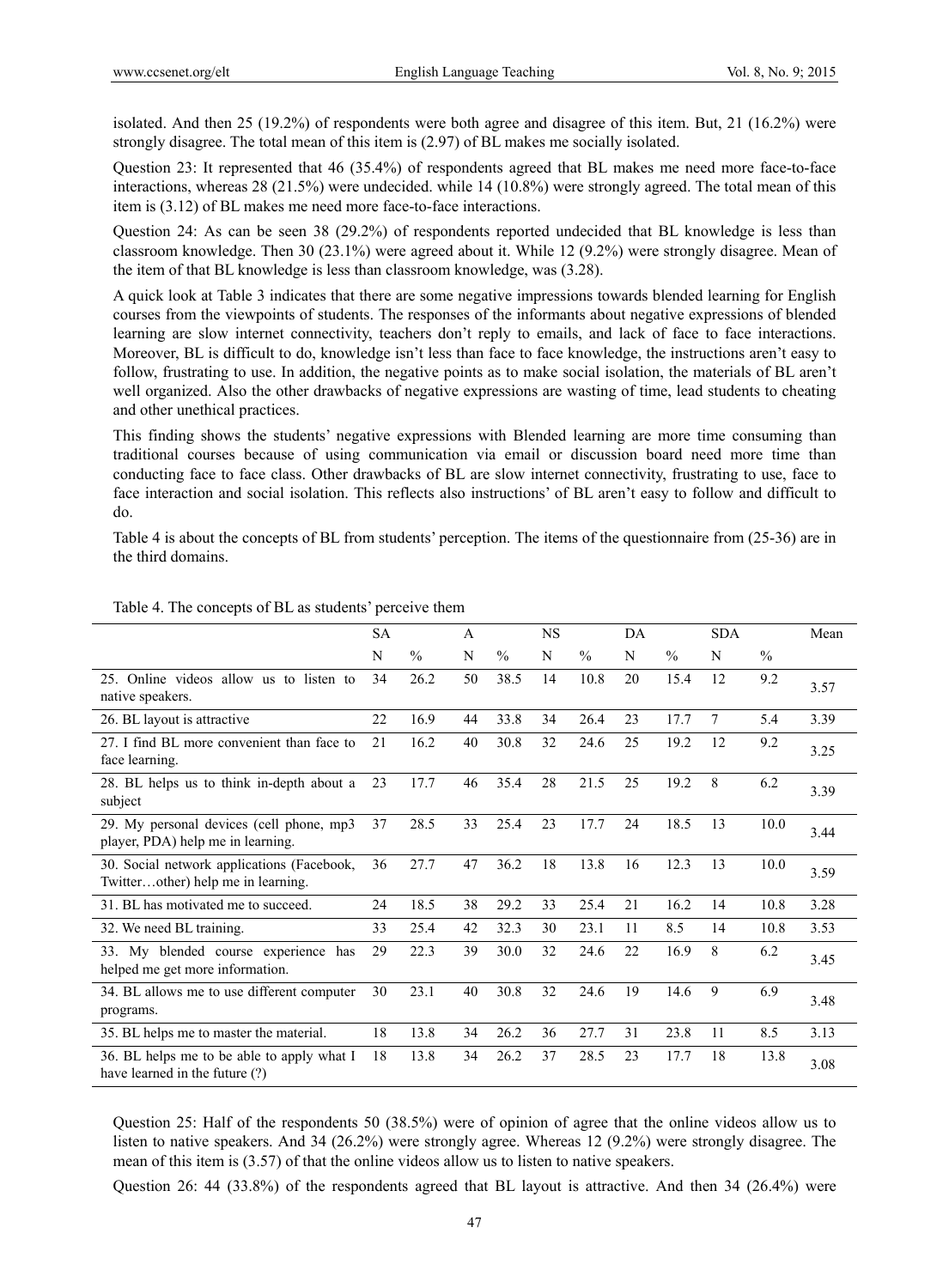undecided. But, 7 (5.4%) were strongly disagree. The total mean of this item is (3.39) of BL layout is attractive.

Question 27: It observed that 40 (30.8%) out of 130 respondents agreed that they find BL more convenient than face to face learning. And then 32 (24.6%) were undecided. But, 12 (9.2%) were strongly disagree. Based on the descriptive statistics, mean of this item was (3.35) of that they find BL more convenient than face to face learning.

Question 28: It showed that respondents of 46 (35.4 %) agreed that BL helps us to think in-depth about a subject and 28 (21.5%) of respondents were undecided. While 8 (6.2%) of respondents were strongly disagree. The mean is (3.39) of that BL helps us to think in-depth about a subject.

Question 29: It evident that 37 (28.5%) of respondents were strongly agree if my personal devices (cell phone, mp3 player, PDA) help me in learning. And then 33 (25.4%) of respondents were agree of this item. But, 13 (10.0%) were strongly disagree. The total mean of this item was (3.44) about my personal devices (cell phone, mp3 player, PDA) help me in learning.

Question 30: About 47 (36.2%) of respondents were agree that social network applications (Facebook, Twitter…other) help me in learning. And 36 (27.7%) were strongly disagree it up to the mark and 13 (10.0%) were strongly disagree. The mean of this item is (3.59).

Question 31: Some of respondents about 38 (29.2%) agreed that BL has motivated (me) to succeed, besides 33 (25.4%) of respondents were undecided but 14 (10.8%) were strongly disagree. The mean of this item is (3.28) that showed BL has motivated (me) to succeed.

Question 32: It revealed that 42 (32.4%) out of 130 agreed that we need BL training, besides 33 (25.4%) of them showed strongly agree. But 11 (8.5%) disagreed. The mean is (3.52) of we need BL training.

Question 33: As can be seen 39 (30.0%) of respondents reported agree that my blended course experience has helped me get more information. Then 32 (24.6%) were undecided. While 8(6.2%) were strongly disagree. Mean of the item of that my blended course experience has helped me get more information was (3.45).

Question 34: As can be seen 40 (30.8%) of respondents reported agree that BL allows (me) to use different computer programs. Then 32 (24.6%) were undecided. While 9 (6.9%) were strongly disagree. Mean of the item of BL allows (me) to use different computer programs was (3.48).

Question 35: About 36 (27.7%) respondents undecided that BL helps (me) to master the material. Only 34 (26.2%) agreed. But 11(8.5%) were strongly disagree. The total mean of this item was (3.13).

Question 36: It represented that 37 (28.5%) of respondents undecided that BL helps me to be able to apply what I have learned in the future (?), whereas 34 (26.2%) were agreed. while 18 (13.8%) were both strongly agree and strongly disagree. The total mean of this item is (3.08) of BL helps me to be able to apply what I have learned in the future(?).

In relevance to the concept of Blended Learning from students' perception shows in Table 4. This domain presented that some respondents have their own perception about BL. These concepts from students' views help students to understand language through listening to native speakers, using social network applications, and thinking in depth about subject. The respondents also have their own views of BL as attractive of BL layout, BL is more convenient than face to face learning, and students need BL training. Moreover, the concepts which help students to use different computer programs, to motivate students to succeed, to use personal devices and to get more information have also been identified.

This finding presents the concept of Blended learning from students' perception. The views of students regarding blended learning are helping them to understand their subject material in English courses as watching online videos of native speakers and using both personal devices such as ( cell phone, mp3, PDA) and social network ( twitter, Facebook,…others). This study also reflects on the use of different computer programs, attractiveness and effectiveness of BL layout and students' needs for BL training.

## **4. Conclusions**

The present study contributed to reveal the students' perception and attitude about BL for English course. The results of this study illustrate the students' satisfaction with Blended Learning as it enhance their English language skills and helps them to make English learning collaborative, interactive and interesting. Moreover, this reflects the interaction between teachers and students, and gives them enough time to do their tasks. So, students are encouraged to take responsibility for their own learning process and learners can decide when and how to use the resources provided. So, this study indicated that blended learning will be a more significant growth area than online learning. The results also show that the students' negative attitudes towards Blended learning were more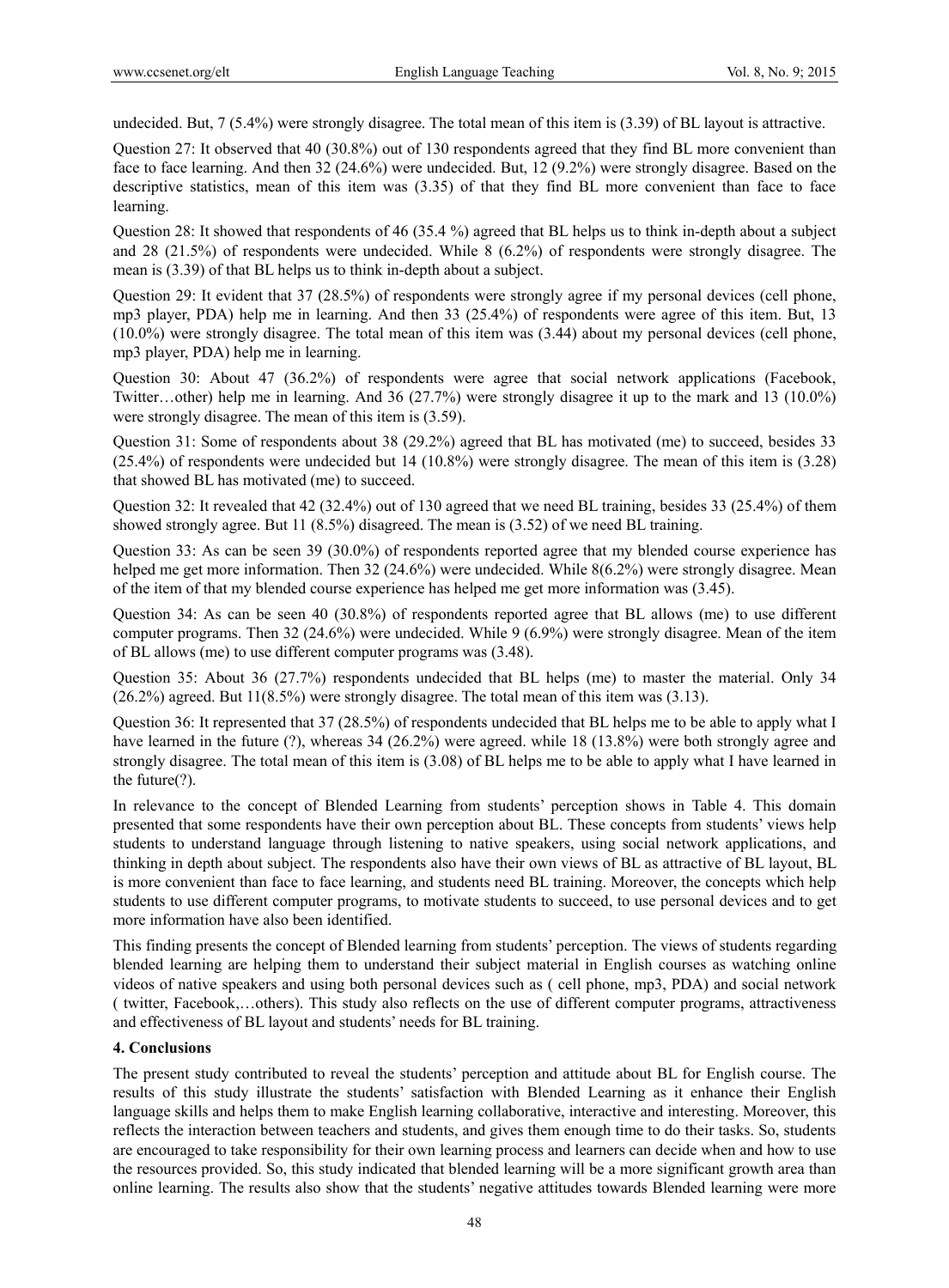related to BL being time consuming than traditional courses because of using communication via email or discussion board need more time than conducting face to face class. Other drawbacks of BL are slow internet connectivity created many problems for students. Moreover, some students consider it frustrating and socially isolated to use BL in comparison with face to face interaction. This reflects also instructions' of BL are not easy to follow and difficult to do. Furthermore, the views of students regarding blended learning are helping them to understand their subject material in English courses through watching online videos from native speakers and using both personal devices such as (cell phone, mp3, PDA) and social network (twitter, Facebook,…others). The students' views also let them be able to use different computer programs, attractive them to BL layout and students need BL training. The respondents also have their own views of BL is more convenient than face to face learning, and motivate students to succeed. Moreover, the students' views on BL help students to master the course (material) and to get more information. Blended Learning gives shy students chance to participate and share their opinions with their classmates on forum or other different way in blackboard.

#### **5. Recommendations and Implications**

In this study, it is worth to mention that BL is still in the developmental stage in University of Bisha. It needs more research and development that address types of BL from different aspects such as effective infrastructure and training of both instructors and learners with efficient skills in teaching and learning. Moreover, the researcher recommends another study in BL module as a new or modern method of teaching and learning of EFL in Saudi Universities.

Implication of this paper is based on the findings that emerged from the data analysis. It can be applied in university of Bisha as a single institution. The researcher suggests a research to adopt general methodology develop in BL in other than English course.

#### **References**

- Abdul, W. Q. Al Z., Ismail, K. Al R., Eyhab, A. B. E., & Farouq, H. A. Al-Rahman. (2013). EFL Students of a Blended Learning Environment: *English Language Teaching, 6*(10), 95-110. http://dx.doi.org/10.5539/elt.v6n10p95
- Adas, D., & Wafa, A. S. (2011). Students' perceptions towards blended learning environment using the OCC. *An - Najah Univ. J. Res. (Humanities), 25*(6), 1682-1710.
- Akkoyunlu, B., & Yilmaz, S. M. (2006). A study on students' views on Blended Learning environment. *Turkish Online Journal of Distance Education, 7*(3), 43-56.
- Al-Harbi, K. A. (2010). E-learning in the Saudi tertiary education: Potential and challenges. *Applied Computing and Informatics, 9*, 31-46. http://dx.doi.org/10.1016/j.aci.2010.03.002
- Artino Jr., A. R. (2010). Online or face to face learning? Exploring the personal factors that predict students' choice of instructional format*. Internet and Higher Education, 13*, 272-276. http://dx.doi.org/10.1016/j.iheduc.2010.07.005
- Al-Saleem, B. I., Samadi, O. M., & Tawalbeh, M. A. (2010). The effect of using blended learning on EFL Jordanian tenth grades student's oral skills (pp. 99-128). *Proceedings of Education in the Era of Alternatives Conference.* Yarmook University, Jordan, 20-22 April.
- Alshwiah, A. A. S. (2009). The effects of a blended learning strategy in teaching vocabulary on premedical students' achievement, satisfaction and attitude toward English Language, M.A. Thesis, Arabian Gulf University.
- Badawi, M. F. (2009). Using blended learning for enhanced EFL prospective teachers' pedagogical knowledge and performance. Conference Paper: Learning & Language – The spirit of the Age. Cairo: Ain Shams University.
- Baharun, N., & Porter, A. (2009). Teaching statistics using a blended approach: integrating technology-based resources. In Same Places, different spaces. *Proceedings ascilite Auckland 2009* (pp. 40-48).
- Behjat, F., Yamini, M., & Bagheri, M. S. (2012). Blended learning: A ubiquitous learning environment for reading comprehension. *International Journal of English Linguistics, 2*(1), 97-106 http://dx.doi.org/10.5539/ijel.v2n1p97
- Bendania, A. (2011). Teaching and learning online: King Fahd university of Petroleum and Minerals (KFUPM) Saudi Arabia, case study. *International Journal of Arts & Sciences, 4*(8), 223-241.
- Burgess, J. (2008). Is a blended learning approach suitable for mature, part-time finance students? *The Electronic*